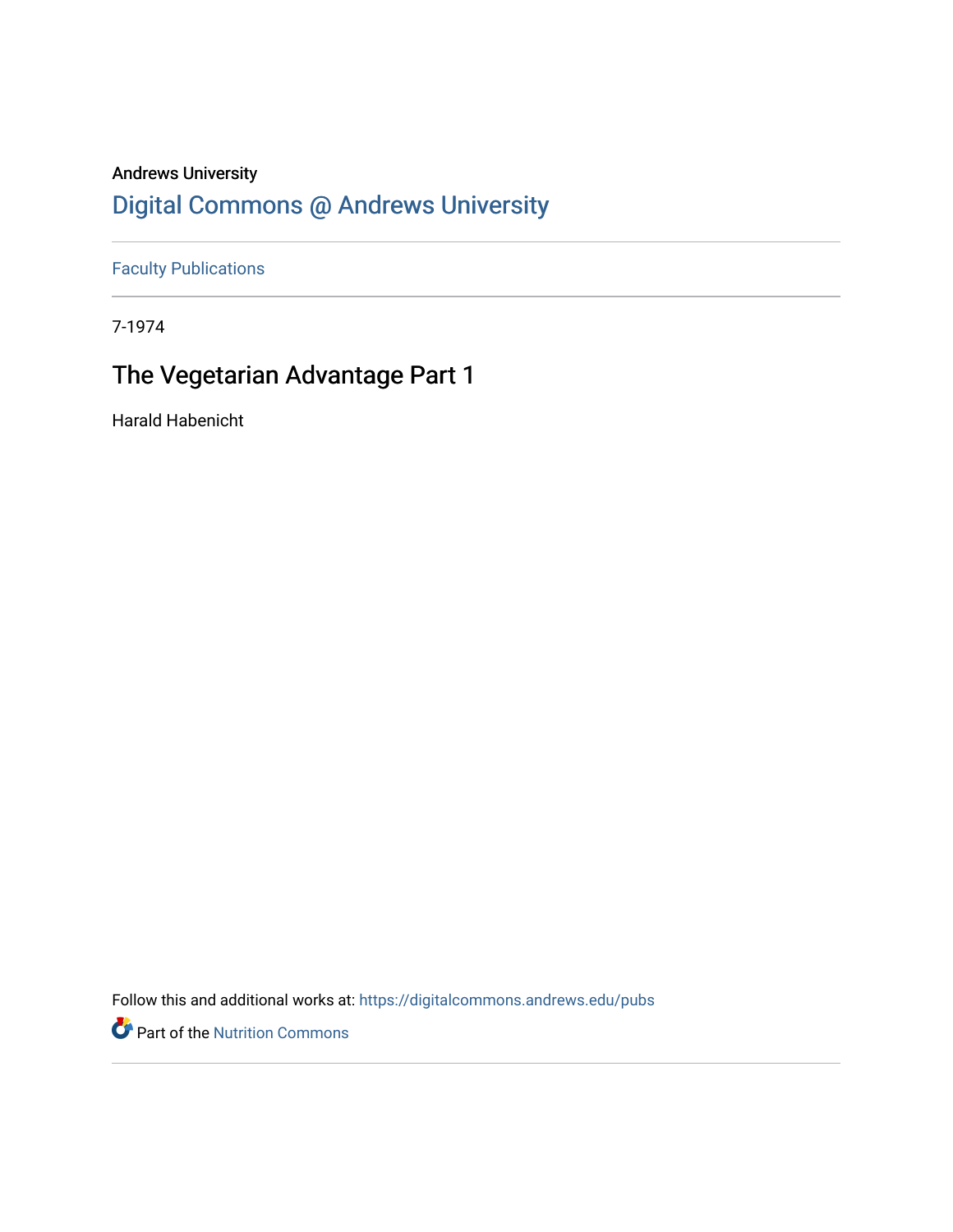

# The **Vegetarian Advantage**

## **Part 1/Herald Habenicht**

FREQUENTLY at professional and scientific luncheons or banquets, colleagues and friends will ask, "Why don't you eat meat?" Wives at the supermarket compare the high cost of food as they wait in line to check out, and in these days of high meat prices, not infrequently one is questioned, "What's the reason you don't eat meat?"

Today, more than ever before, we can reply with scientific reasons. As you keep several of these facts and figures in mind, you will find opportunity to share them with others.

#### Meat and Cardiovascular Disease

More than a million Americans suffer heart attacks each year. Six hundred thousand of them die. Twenty-five per cent of these succumb within three hours of onset of symptoms.<sup>1</sup>

Medical authorities are finding more and more scientific evidence linking heart attacks to diet, especially diets high in saturated fats and cholesterol.

The Framingham (Massachusetts) studies on more than five thousand persons showed that a person with blood cholesterol of greater than 260 mg. per cent had four times the probability of a heart attack as the person whose

Herald Habenicht, M.D., is director of the Medical Center, Andrews University, and an associate editor of Ministry.

blood cholesterol stayed below  $200$  mg. per cent. $2$ 

Dr. Ancel Keyes<sup>3</sup> (University of Minnesota) traveled to many geographic areas doing research on dietary-fat intake and the incidence of heart disease. He found that in Japan 10 per cent of total calories in the diet came from fat. Examination of death certificates and autopsy material showed virtually no arteriosclerotic heart disease. A study of the Bantu tribe in Africa showed essentially the same findings, with 15 per cent of their calories coming from fat.

One of the most interesting aspects of Dr. Keves's studies was a comparison study of Japanese families who had moved to Hawaii and Los Angeles. While in Japan, these families had blood cholesterols of 120 mg. per cent with 13 per cent of their calories coming from fat. In Hawaii, their average cholesterol was 183 mg. per cent, and the fat consumption had risen to 32 per cent of the total calories. The Los Angeles members of these Japanese families had blood cholesterols averaging 213 mg. per cent, and the fat intake provided 45 per cent of their total calories (the typical American figure). The study group found that heart attacks and cardiovascular deaths increased proportionately to the cholesterol increase.

During the Korean war some interesting observations were made by studying Korean soldiers when these men were fed by the Korean mess kitchens. Seven per cent of their calories came from fat, and their blood cholesterols were very low. Within a few weeks after the American Army began to feed them (with almost 50 per cent of calories coming from fat) a marked rise in cholesterol was observed.<sup>4</sup>

These and numerous other studies caused leading scientists to issue statements such as the following: "With few exceptions (Trappist) monks. Seventh-dav Adventists, low-income Negroes), virtually all strata of our population . . . ingest a habitual diet that is potentially atherogenic, i.e., a diet high in total fats, total calories, saturated fats and cholesterol. The prevention of coronary heart disease is not a vaccine but chiefly a change in living habits." 5

"The saturated fat content of the diet must be reduced. The principle reduction of fat in the diet must come from two main food groups that contribute most of the saturated fat; i.e., dairy products and meats." <sup>6</sup>

The American Heart Association states: "Studies have indicated that many people who show no evidence of heart disease are increasing their risk of heart attack by following a diet that is high in saturated fat and cholesterol. The typical American diet is rich in eggs, which are high in cholesterol, and meats, butter, cream

health evangelism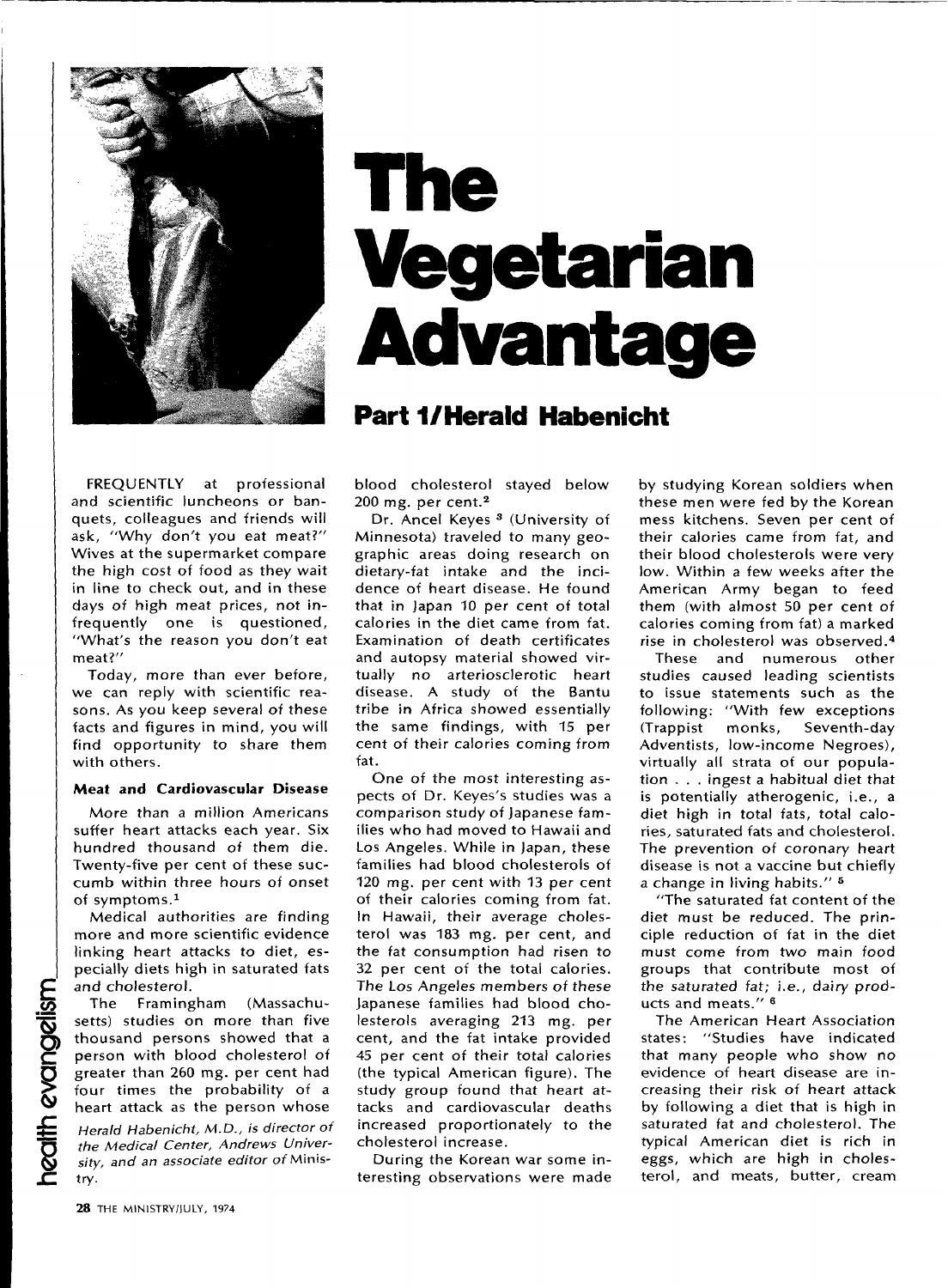and whole milk, which are high in animal (saturated) fats. These foods tend to raise the level of cholesterol in the blood, and a high blood cholesterol level con tributes to the development of arteriosclerosis." 7

The U.S. Government has now created the Inter-Society Commis sion for Heart Disease Resources. This group suggests that:

- 1. Caloric intake from saturated fat be less than 10 per cent of total calories.
- 2. Egg yolk, bacon, lard, and suet be avoided.
- 3. Cholesterol intake be less than 300 mgs. a day.
- 4. High-quality vegetable-pro tein product development be encouraged.

It is never too late to make a change for the better. Studies on human volunteers at Loma Linda University showed that blood cholesterols could be lowered 25 per cent in just seventeen days by eliminating meat and animal prod ucts. <sup>9</sup>

#### **The Risk of Cancer**

#### Consider the following facts:

- 344,000 Americans died of cancer in 1972 (about 950 a day, or one every 1.6 minutes)
- 665,000 new cases diagnosed
- 1,025,000 under medical treatment 53,000,000 Americans now living will develop cancer.<sup>10</sup>

In 1930 there were 200 cancer deaths per 100,000 population. By 1985 there will be 400 deaths per 100,000 population. Leukemia has increased 15 per cent since 1950, to more than 40,000 deaths per year. <sup>11</sup>

One hundred million chickens die of lymphomatosis and leu kemia per year.<sup>12</sup> Approximately 71,500 cattle in 1967 had malignant eye tumors; when discovered, only the head was condemned; the carcass could be sold for food. <sup>13</sup>

In 1910, Francis Rous published a report of his work in transmitting malignant chicken tumors to healthy chickens by cell-free ex tract obtained from the tumor. (For this he was given a Nobel Prize in 1966.) <sup>14</sup>

Dr. J. J. Bittner in 1936 showed how mice with breast cancer transmitted cancer to their off spring through the milk.<sup>15</sup>

In the May, 1967, *Cancer BulleíáåI! =* researcher Leon Dmochowski reported finding viruslike particles in lymph nodes of twenty-eight patients with leu kemia and lymphomas. In the same issue, R. A. Dutcher re ported finding viruslike particles in both the mammary glands and the milk of leukemic cattle.

The gap between animal and human cancer continues to close. Dr. Frank Rauscher of the National Institute reported in *Medical World News* of April 19, 1968, that sixty viruses are now known to cause virtually all kinds of cancer in every major group of animals. Of the two viruses that can be de tected in human cancer, one is identical with the virus that causes leukemia in animals. <sup>17</sup>

Dr. I. T. Grace injected human leukemic blood into small animals and these developed not only leukemia but other kinds of cancer as well.<sup>18</sup> As far back as 1956, Dr. Wendell Stanley won a Nobel Prize for his work in human can cer. His research led him to be lieve that viruses cause most hu man cancers. The June 18, 1956, issue of *Newsweek* quoted him as saying: "It is known that viruses can lurk in the human body for years, even a lifetime; some cause trouble and some do not ... in some cases the virus might be come active, through circum stances such as aging, dietary in discretions, hormonal imbalance, chemical radiation, or a combina tion of stresses, and malignancies may follow."

These viruses must enter the body in some manner. One of the most likely possibilities is through meat eating.

In 1964 Lijinsky and Shubik re ported in *Science* that a charcoalbroiled T-bone steak (2.2 pounds)

has eight microgram/kg of benzopyrene.<sup>19</sup> This is one of the carcinogenic (cancer-producing) substances also found in cigarette smoke. *Smoking and Health* reported that as little as two micrograms cause cancer when injected under the skin of experimental animals. <sup>20</sup>

#### **Zoonoses**

Zoonoses are diseases of ani mals that can be transmitted to man. Some 150 of these diseases are recognized in medical-veteri nary circles. A partial list will suf fice to illustrate the extent of the problem:  $21/22$ 

#### **Bacterial Diseases**

anthrax, brucellosis, salmo nella, streptococcosis, tuber culosis, tularemia, leptospirosis, melioidosis

**Parasitic Diseases** 

- Protozoa-toxoplasmosis
- Metazoa-*flukes* (Trematodes), lung, liver, and in testinal flukes from eating raw fish and crayfish; tape *worms* (Cestodes), from raw pork, beef, or fish
- Round worms (Nematodes),<br>trichinosis, best known best known from raw pork, but also giant kidney worm, Angiostrongyliasis and Gnathostomiasis from raw fish and shrimp
- Rickettsial-viral and fungal diseases could also be included in a more com plete list.

#### **Increase in Animal Disease**

In 1968, in the U.S.A., 763 swine herds with 99,310 animals were destroyed (28,000 in Georgia alone) because of hog-cholera outbreaks. In 1967 in a two-month period, 280,000 cattle, sheep, and swine were destroyed in Great Britain because of an outbreak of hoof-and-mouth disease.<sup>23</sup> Ten

*The viruses that cause most human cancer must enter the body in some manner. One of the most likely possibilities is through meat eating.*